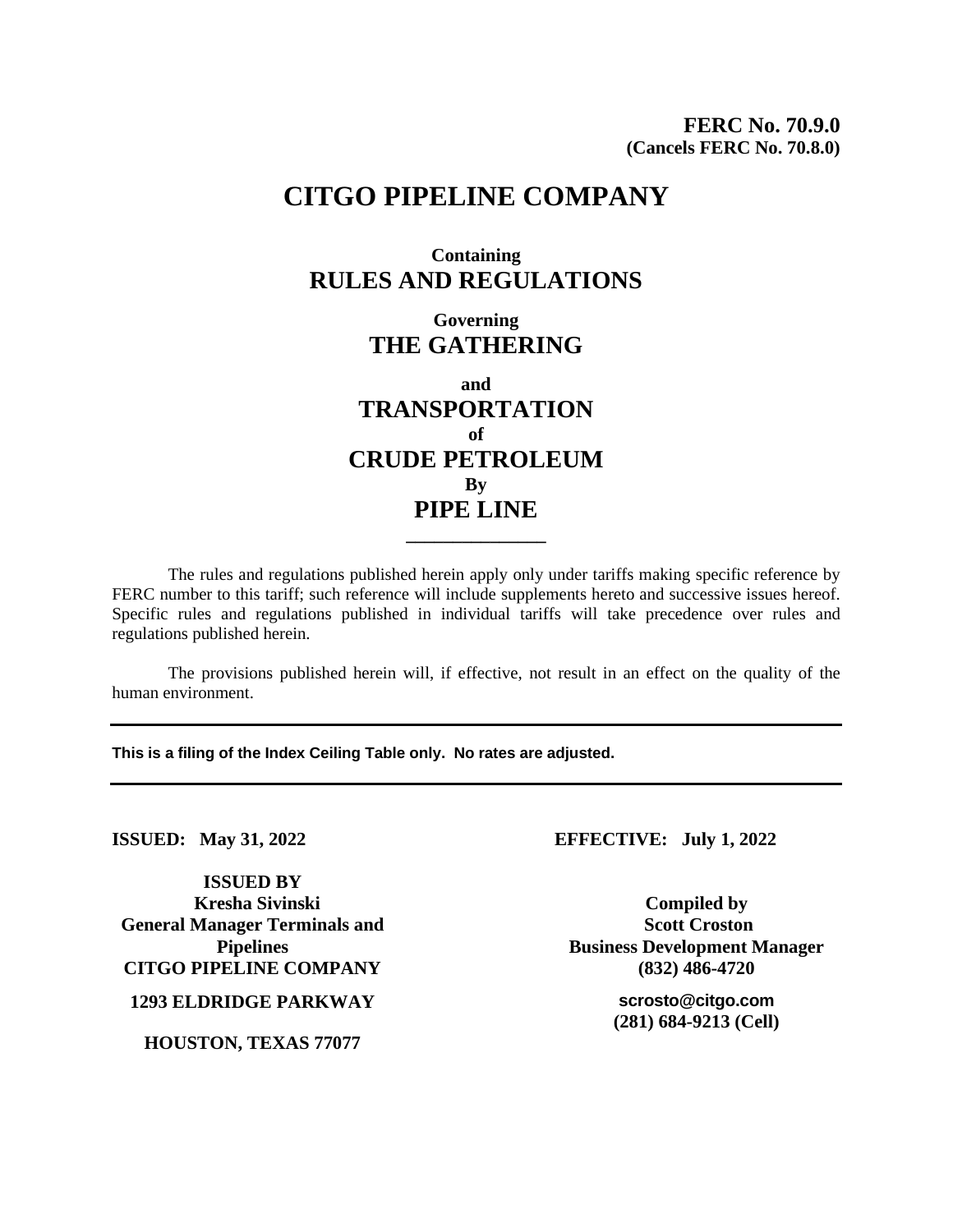### **Table of Contents**

| <b>Subject</b>                                       | Item No. | Page No. |
|------------------------------------------------------|----------|----------|
| Acceptance of Delivery                               | 16       |          |
| Applicability                                        | 2        | 3        |
| Application of Rates from and to Intermediate Points | 11       | 6        |
| Claims Against Carrier; Time Limitation              | 21       | 9        |
| Commodity                                            | 3        | 3        |
| <b>Consent of Disclosure</b>                         | 9        | 6        |
| <b>Crude Petroleum Transportation Conditions</b>     | 5        | 3        |
| Definitions                                          | 1        | 3        |
| Dispatching                                          | 15       | 7        |
| Diversion                                            | 17       | 7        |
| <b>Incentive Rate</b>                                | 23       | 9        |
| Liability of Carrier                                 | 20       | 8        |
| <b>Linefill or Prepayment Requirement</b>            | 7        | 5        |
| Measuring, Testing and Volume Corrections            | 14       | 7        |
| Minimum Tender                                       | 12       | 6        |
| Origin and Destination Facilities; Storage Charge    | 8        | 5        |
| Payment for Transportation and Lien                  | 19       | 8        |
| Pipeage or Other Contracts                           | 6        | 5        |
| Proration                                            | 18       | 7        |
| Rates Applicable                                     | 10       | 6        |
| Scheduling of Shipments                              | 13       | 6        |
| Title                                                | 4        | 3        |
| Use of Inhibitors                                    | 22       | 9        |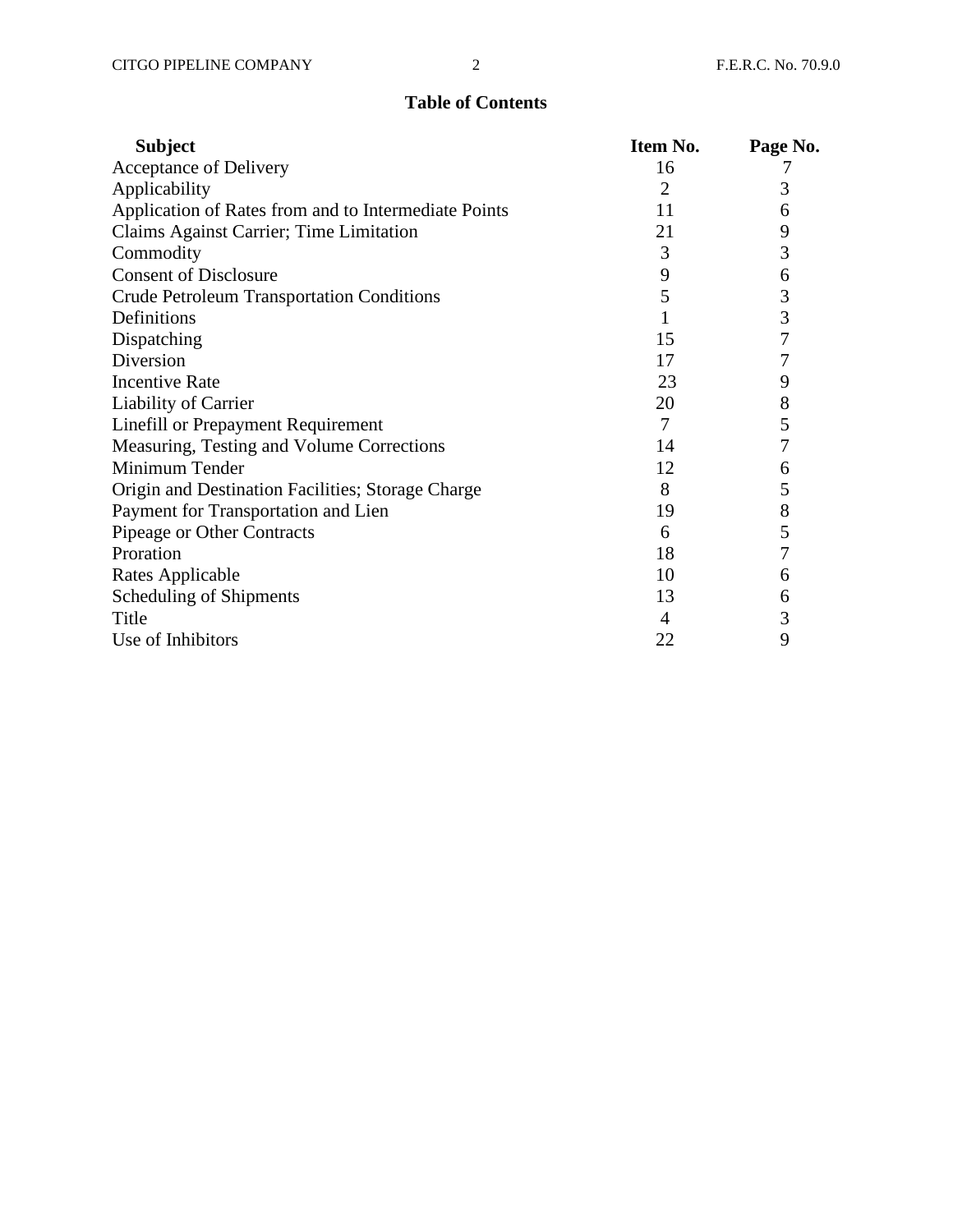#### **Rules and Regulations**

**Item No. 1. Definitions.** As used in these rules, the following terms have the meanings indicated:

- a. "A.P.I." is the American Petroleum Institute.
- b. "A.P.I gravity" is the gravity of Crude Petroleum determined in accordance with ASTM Designation. D-1298-80 or future revisions of that specification.
- c. "ASTM" is the American Society for Testing and Materials.
- d. "Barrel" is 42 US gallons at a temperature of sixty degrees  $(60^{\circ})$  Fahrenheit and zero  $(0)$  gauge pressure if the vapor pressure of the Crude Petroleum is at or below atmospheric pressure, or at equilibrium pressure if the vapor pressure of the Crude Petroleum is above atmospheric pressure.
- e. "Carrier" is the CITGO Pipeline Company.
- f. "Consignee" is the party to whom a Shipper or Consignor has directed delivery of Crude Petroleum under the terms of this tariff.
- g. "Crude Petroleum" is the direct liquid hydrocarbon production of oil wells, or a mixture of any such direct liquids with Indirect Products as defined in Item 1.h.
- h. "Indirect Products" are the liquid products resulting from the operation of gasoline recovery plants, gas recycling plants, condensate or distillate recovery equipment in oil or gas fields, or a mixture of these products.
- i. "Net Delivered Barrels" is the amount of Crude Petroleum adjusted as provided in Items 5 and 14 for losses or gains in transit, evaporation losses, and basic sediment, water and other impurities, and delivered to Consignee as the destination point named in the applicable tariff.
- j. "Segregated Batch" is a Tender of Crude Petroleum with identifiable characteristics which is transported by the Carrier in a manner which maintains, insofar as possible, its identity.
- k. "Shipper" is the party who contracts with the Carrier for transportation of Crude Petroleum under the terms of this tariff and includes any person delivering custody of Crude Petroleum to Carrier on behalf of Shipper and any Consignor.
- l. "Tender" is an offer by a Shipper to the Carrier of a stated quantity of Crude Petroleum for transportation from an origin or origins to a specified destination or destinations in accordance with these rules and regulations.

**Item No. 2. Applicability.** These rules shall apply to all movements or storage of Crude Petroleum on, in, or through Carrier's facilities unless otherwise expressly provided in a tariff making reference to this tariff.

**Item No. 3. Commodity.** The Carrier will transport only Crude Petroleum as defined in Item 1.g.

**Item No. 4 Title.** Tender of Crude Petroleum constitutes Shipper's warranty and guarantee that he has good title to such Crude Petroleum and that he agrees to hold Carrier harmless for any and all loss, cost, liability, damage and/or expense which may result from failure of title.

**Item No. 5 Crude Petroleum Transportation Conditions.** Except as otherwise provided in specific rules and regulations published in tariffs referring to this one, Crude Petroleum will be accepted and transported only on the following conditions:

a. No Crude Petroleum will be accepted for transportation except good merchantable crude which has an API gravity of not less than twenty degrees  $(20^{\circ})$ ; a vapor pressure of not more than fifteen (15)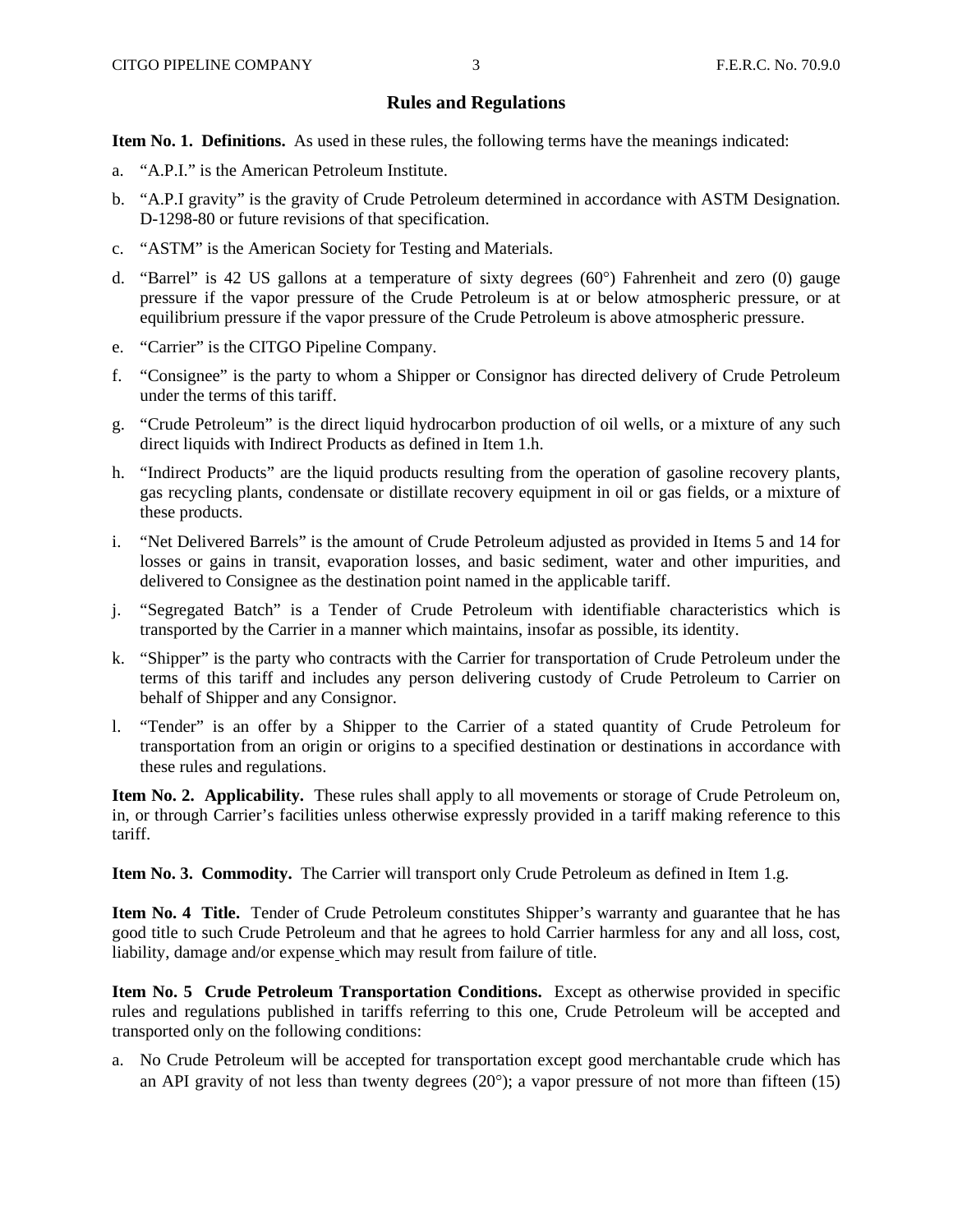pounds absolute at one hundred degrees (100°) Fahrenheit; basic sediment, water and other impurities of not more than one percent (1%) above a point four (4) inches below the pipe connection with the tank, tank truck, or vessel; pour point of not more than forty degrees  $(40^{\circ})$  Fahrenheit; sulfur by weight of not more than one and one half (1.5) percent; viscosity of not more than sixty (60) seconds Sayboldt Universal at one hundred degrees  $(100^{\circ})$  Fahrenheit; temperature of not more than one hundred twenty degrees (120°) Fahrenheit; and compatibility with Crude Petroleum transported as provided in Item 5.b. Carrier may require Shipper to furnish laboratory reports of tests of Crude Petroleum tendered certifying that these specifications are met. Crude Petroleum which does not meet these specifications will be accepted for transportation only in accordance with Item 5.d.

- b. No Crude Petroleum will be accepted for transportation unless it is readily susceptible of transportation through Carrier's existing facilities and will not materially affect the quality of other Crude Petroleum regularly transported, when commingled or intermixed with such other Crude Petroleum.
- c. No Crude Petroleum will be accepted for transportation except on condition that Carrier shall not be liable to Shipper or Consignee for any change, including changes in gravity or quality, which may occur from commingling or intermixing such Crude Petroleum with other Crude Petroleum in transit. Carrier shall not be obligated to deliver to Consignee the identical Crude Petroleum accepted from Shipper but will deliver to Consignee a grade of Crude Petroleum as nearly like the grade of Crude Petroleum received from Shipper as Carrier is regularly transporting as a common stream to the intended destination of the shipment.
- d. Crude Petroleum which does not meet the requirements of Item 5.a.-5.i. will be accepted for transportation only if Carrier has available facilities to transport such Crude Petroleum as a Segregated Batch, and if such Crude Petroleum is readily susceptible of transportation through Carrier's existing facilities without material disadvantage to other Shippers and/or the Carrier and if such Crude Petroleum is made available at a single origin point in a quantity which equals or exceeds fifty thousand (50,000) barrels. Carrier shall not be liable for any change, including changes in gravity or quality, of any such Crude Petroleum accepted for transportation. Carrier will impose an additional charge as provided in Item 10 for viscous crude but such crude petroleum will not be accepted for transportation if its viscosity exceeds 400 SSU at 100°F without prior written approval by Carrier. Shipper may be required to furnish suitable buffers to accompany a Segregated Batch of Crude Petroleum.
- e. Indirect Products will be accepted and transported as a mixture with Crude Petroleum, provided the vapor pressure of the resulting mixture does not exceed that permitted by Item 5.a.; and
- f. Indirect Products will be accepted and transported when and where Carrier has available facilities with which to mix such Indirect Products with Crude Petroleum at or prior to the arrival of such Indirect Products at a working tank which is vented to the atmosphere; and
- g. Indirect Products will be accepted and transported when and where Carrier has such Crude Petroleum in its custody consigned to the same Consignee and destination as the Indirect Products, with which the Indirect Products can be mixed; and
- h. Direct and Indirect Products will be measured and tested separately for determining volumes accepted by Carrier, such measurements to be made in accordance with Item 14; and
- i. Mixtures will be accepted, transported and delivered as Crude Petroleum only. Nothing in this rule is to be construed to waive the provisions of Item 5.a.-5.d. of this tariff or to require Carrier to receive, transport, and deliver unmixed Indirect Products.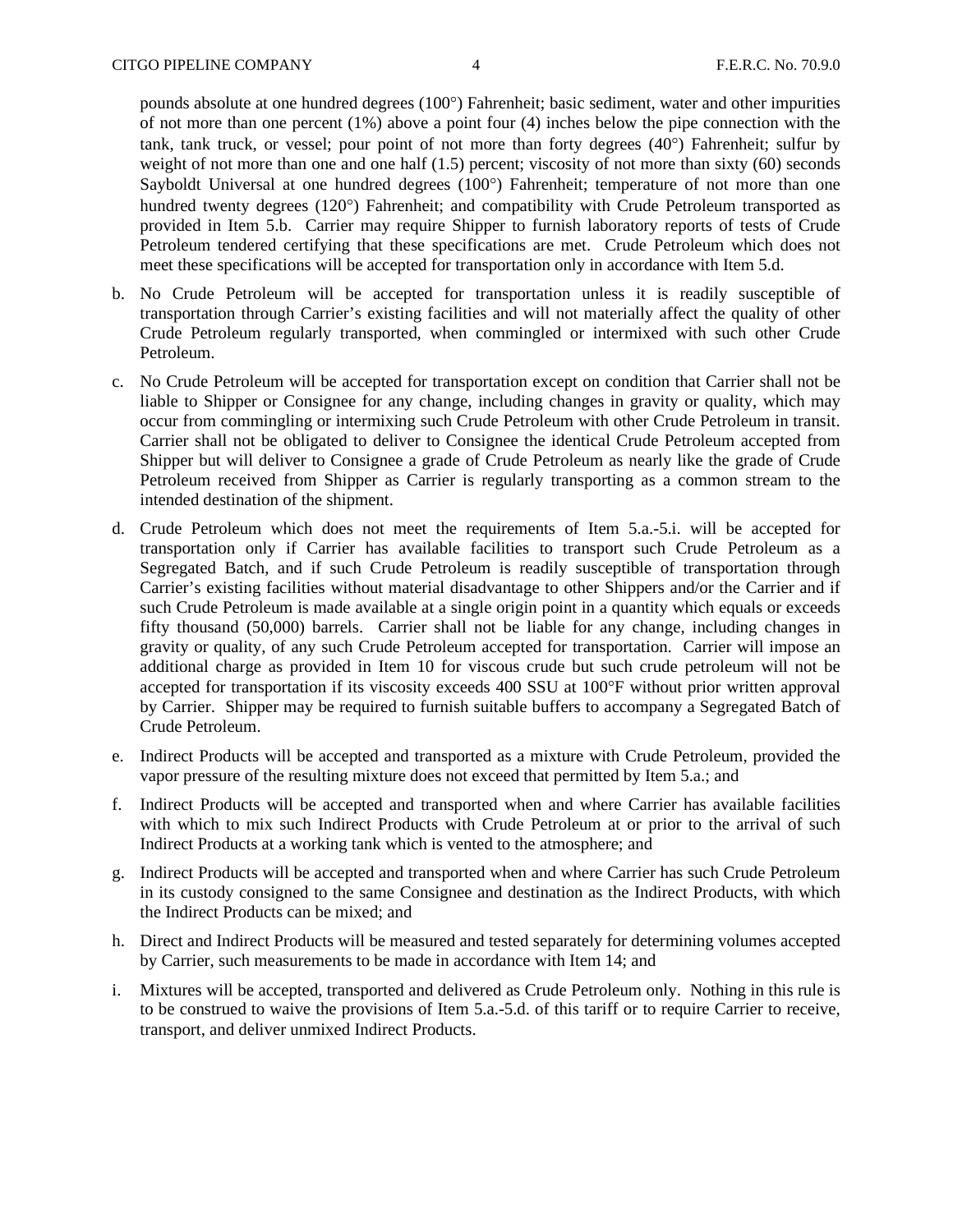**Item No. 6. Pipeage Contracts.** Separate pipeage contracts in accord with applicable tariffs and these rules and covering the requirements for new connections to Carrier's facilities may be required by the Carrier before any duty of transportation shall arise.

#### **Item No. 7. Linefill or Prepayment Requirement.**

- a. Any Shipper intending to Tender Crude Petroleum to Carrier on a regular basis, or any Shipper who has so tendered to Carrier for three consecutive months, will be required to furnish to Carrier his pro rata share of the linefill required on that part of Carrier's system over which he ships. Carrier will allocate its linefill requirements among its regular Shippers at six (6) month intervals and advise each regular Shipper of any increase or decrease in his required linefill. Carrier shall not be liable for any misallocation of linefill among Shippers.
- b. Any Shipper not intending to tender Crude Petroleum to Carrier on a regular basis and any Shipper who does not or has not furnished linefill to Carrier will be required to prepay transportation charges or furnish guaranty of payment satisfactory to the Carrier or provide reasonable proof of credit assurance that is acceptable to the Carrier.

#### **Item No. 8. Origin and Destination Facilities; Storage Charge.**

a. Carrier will provide only such facilities at points of origin or destination as it considers necessary for operation of the pipe line on a commingled storage basis and no storage shall be provided by Carrier at the Pecan Grove destination or the Clifton Ridge point of origin and destination. Carrier does not provide storage service except as specified in individual tariffs. In those locations where Carrier does not provide storage, Crude Petroleum will be accepted for transportation only when Shipper has provided facilities, including storage, satisfactory to Carrier, for tendering or accepting delivery of Crude Petroleum at pressures and pumping rates required by Carrier. Where Crude Petroleum is to be shipped in a Segregated Batch and Carrier does not provide storage, Shippers and/or Consignees shall be responsible for providing tankage sufficient to store the segregated batch at origin and destination and arrange with Carrier for providing segregated in-transit storage as required.

New Shippers on the mainline for movement of Crude Products from Sour Lake Station to Pecan Grove delivery point for subsequent delivery to other locations other than to the CITGO Lake Charles Manufacturing Complex refinery (LCMC) or to CITGO Clifton Ridge must provide a receipt lateral pipeline that connects from the Pecan Grove delivery manifold to their receipt storage facility. No storage is provided at Pecan Grove. In addition, New Shippers to these facilities other than LCMC or CITGO Clifton Ridge must provide storage, connections, surge protection, piping and fittings that are sized to be able to handle maximum 275 psig pressure and won't restrict flow rate on mainline with flow conditions of approximately 100 psig at Pecan Grove and 10,000 barrels per hour flow rate, for West Texas Intermediate type of light sweet crude and sized for maximum flowrate of 12,000 to 14,000 barrels per hour flow rate, as an example.

b. Where Carrier has intransit storage facilities which is currently only provided at the Sour Lake Station, Carrier will provide intransit storage service for twenty (20) days free of charge provided Carrier has received written notice from Shipper prior to the 20th day of the month preceding the month in which Shipper desires to use Carrier's intransit storage service and the storage facilities are not already scheduled for use by another Shipper and the shipper has nominated the Crude Petroleum to further ship on the mainline from Sour Lake Station to Pecan Grove delivery point. The written notice shall include the type, specifications, origin, destination, amount and duration of storage of the Crude Petroleum to be stored. Unless such notification is made by Shipper, the Carrier shall be under no obligation to store Crude Petroleum intransit for the Shipper. Carrier shall advise Shipper of the availability of the storage facilities within five (5) days of the receipt of the described notification. If the storage facilities are scheduled for use by another, Carrier will advise Shipper of an alternate time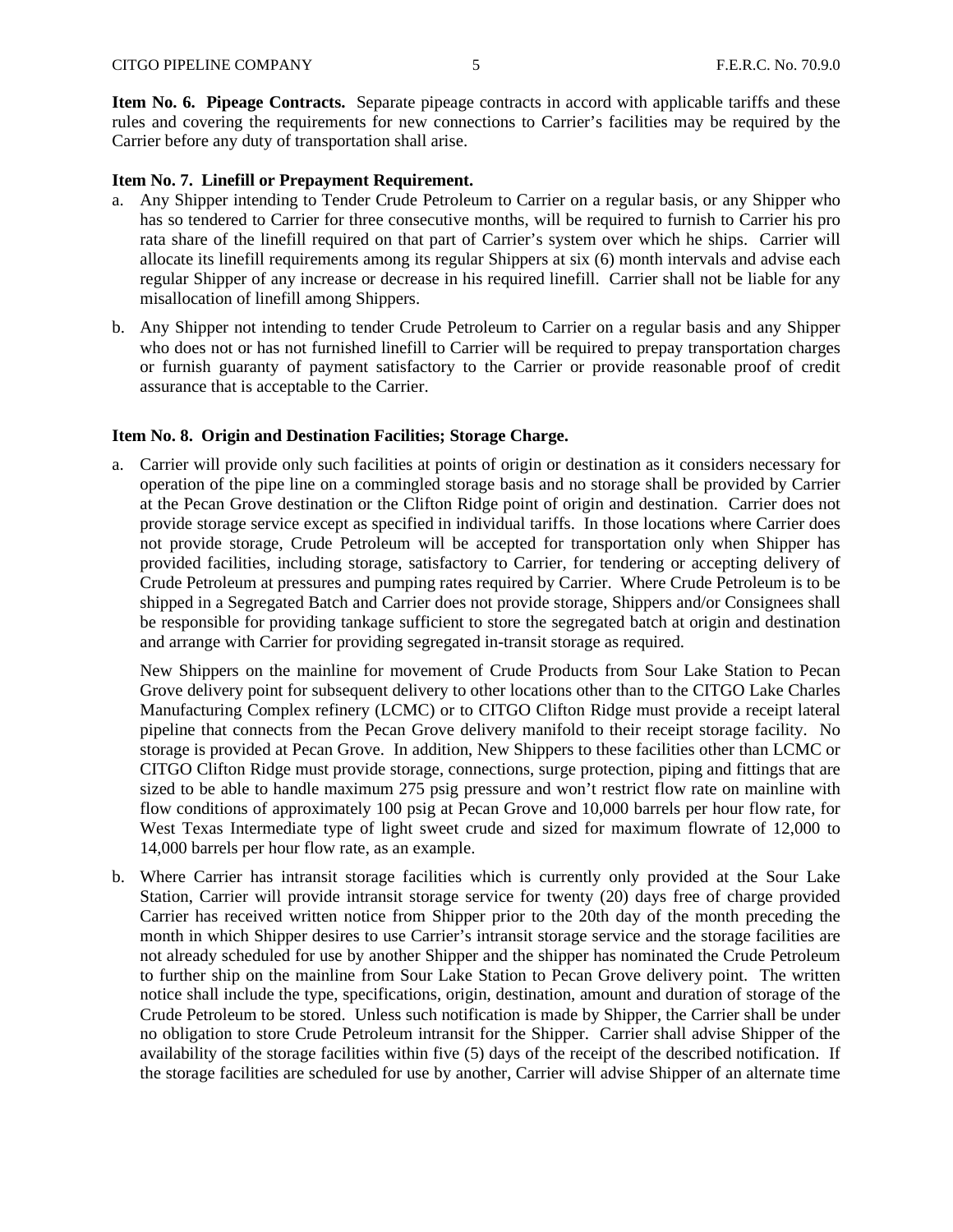when the storage facilities will be available or shall proportion out the available excess storage available if any based on proportion of Tender nominations received in the prior month.

If Shipper fails or refuses to remove Crude Petroleum from Carrier's storage facilities at the end of the twenty (20) day storage period or if Shipper has failed to schedule storage by the notification procedure described above, Carrier shall have the following options:

- (1) If storage facilities are not scheduled for use by another, Shipper will be permitted to store its Crude Petroleum until the storage facility is so scheduled for a charge of **[U]** one-half cent per barrel per day;
- (2) If storage facilities are scheduled for use by another, Shipper must immediately remove its Crude Petroleum from Carrier's storage facility. If Shipper fails to do so, Carrier may, in its sole discretion, either sell or dispose of Shipper's Crude Petroleum in accordance with Item 19 or charge Shipper a penalty of **[U]** one (1) cent per barrel per day, for which penalty Carrier shall have a lien against Shipper's Crude Petroleum in accordance with Item 19.
- c. Where Shipper elects to deliver Crude Petroleum to Carrier at point of origin through automatic custody transfer facilities (in lieu of tankage), the automatic measuring and sampling facilities and the design, construction, and calibration of such facilities must be approved by Carrier and any appropriate regulatory body. In the event automatic custody transfer is made, Shipper shall also furnish whatever pumping service is necessary to insure that the Crude Petroleum being delivered to the meter is at a pressure sufficient to allow for accurate measurement.

**Item No. 9. Consent of Disclosure.** As a condition precedent to transportation by Carrier, Shipper and Consignee hereby consent, in accordance with 49 U.S.C. § 15(13), to the disclosure of information concerning the nature, kind, quantity, destination, consignee or routing of the Crude Petroleum to be transported, to Carrier's directors, officers, agents, employees, independent contractors, consultants, accountants, attorneys and others insofar as said information may be necessary or useful for the safe, efficient and economical operation of the pipeline.

**Item No. 10. Rates Applicable.** The rate which shall apply to the transportation of Crude Petroleum shall be the rate in effect on the date Crude Petroleum is received by Carrier for transportation.

All rates specified in individual tariffs will be applied to Net Delivered Barrels.

There shall be an additional charge per barrel above the posted rate for gathering, transportation, storage or pumping of grades of Crude Petroleum which are more viscous than permitted by Item 5a. based on the following viscosity ranges:

| Viscosity Range (SSU @ | <b>Additional Charge</b> |
|------------------------|--------------------------|
| $100^{\circ}$          |                          |
| 61-90                  | 12%                      |
| 91-180                 | 22%                      |
| 181-400                | 30%                      |

**Item No. 11. Application of Rates from and to Intermediate Points.** For Crude Petroleum accepted for transportation from any point on Carrier's lines not named in a particular tariff which is intermediate to a point from which rates are published therein, though such unnamed point, Carrier will apply the rate published therein from the next more distant point specified in such tariff. For Crude Petroleum accepted for transportation to any point on Carrier's lines not named in a particular tariff which is intermediate to a point to which rates are published therein, through such unnamed point, Carrier will apply the rate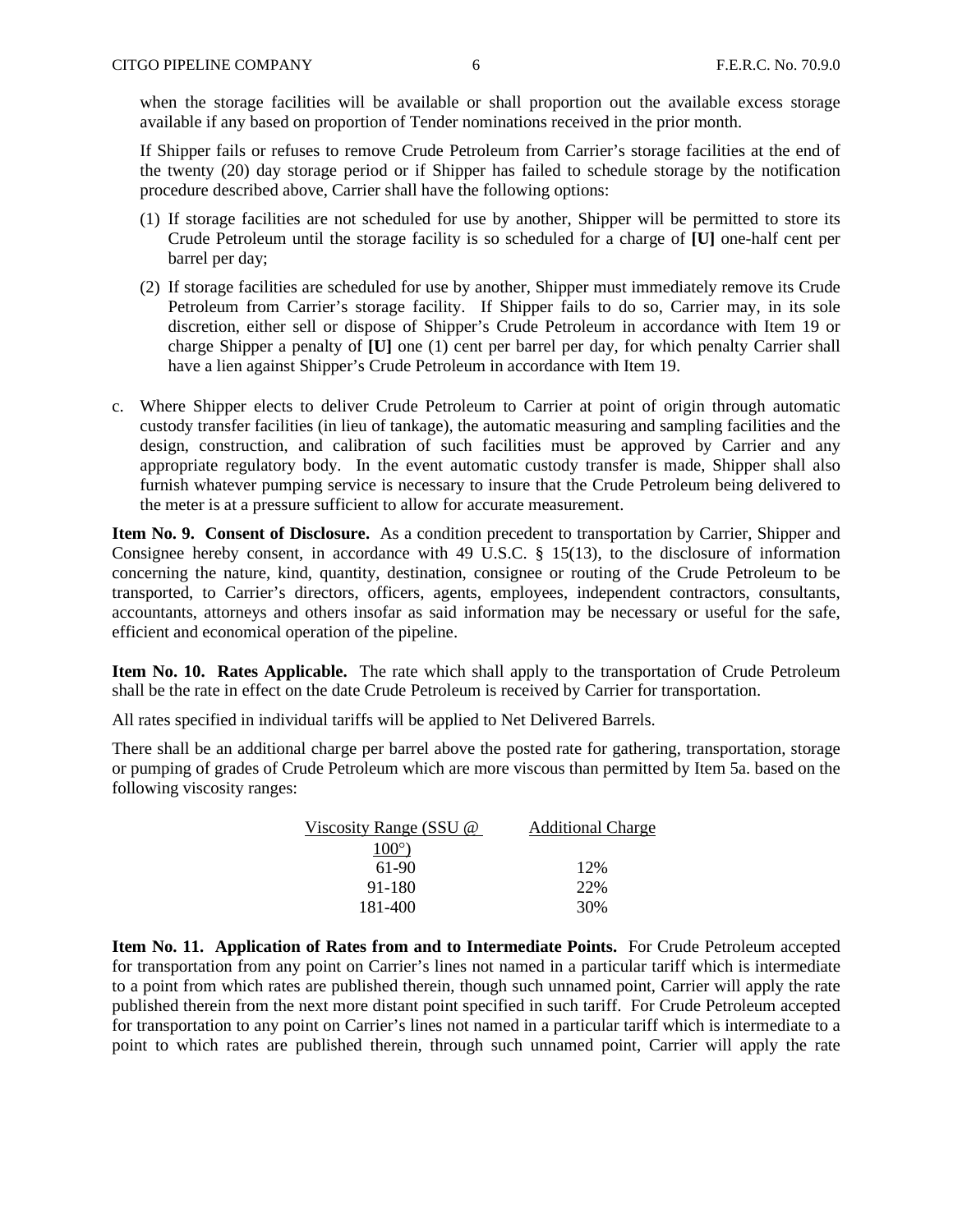published therein to the next more distant point specified in such tariff pending establishment of new rates.

#### **Item No. 12. Minimum Tender.**

The minimum quantity of Crude Petroleum that shall be accepted for transportation by Carrier at a point or origin on its trunk lines or gathering lines from one Shipper, or delivered by Carrier at a destination point, depends upon Carrier's facilities at origin and destination and is set forth in individual tariffs.

#### **Item No. 13. Scheduling of Shipments**

- a. All Shippers desiring to tender Crude Petroleum to Carrier for transportation shall promptly provide Carrier with all information necessary to schedule and dispatch each shipment of Crude Petroleum which Shipper tenders; to satisfy Carrier that offers to ship are in good faith; and to satisfy Carrier that shipments can be transported in conformance with Carrier's tariffs. Carrier may refuse to accept any Crude Petroleum tendered until Shipper has provided Carrier such information.
- b. Any Shipper desiring to tender Crude Petroleum for transportation by Carrier shall give written notice to the Carrier prior to the 20th day of the month preceding the month in which Shipper desires to have Crude Petroleum transported. The written notice shall include the grade, specification, origin, destination and amount of the Crude Petroleum to be shipped. Unless such notification is made by Shipper, Carrier shall be under no obligation to accept Crude Petroleum from the Shipper.

#### **Item No. 14. Measuring, Testing and Volume Corrections.**

- a. Crude Petroleum tendered to Carrier shall be measured and tested by representatives of Carrier or by automatic equipment approved by Carrier at origin and at destination. The Shipper shall have the privilege of being present or represented at such measuring or testing. Quantities will be determined from correctly compiled tank tables or by Carrier-approved automatic equipment and adjusted to the temperature of sixty degrees  $(60^{\circ})$  Fahrenheit. Where measurement is made by meters, a further correction will be made for pressure in accordance with API standard 1101 (Measurement of Petroleum Liquid Hydrocarbons by Positive Displacement Meter). Deductions will be made for the actual percent to the nearest one-tenth of one percent (0.1%) of basic sediment, water and other impurities as the centrifuge or other tests as agreed upon may show, and the net balance shall be the quantity of Crude Petroleum accepted or delivered.
- b. When Indirect Products are received by Carrier from pressure vessels and measurements are made by tank gauges, a further adjustment will be made to cover evacuation losses if a gas blanket at or in excess of the vapor measure of the liquid is not used.
- c. Crude Petroleum quantities will be adjusted at destination to allow for inherent losses or gains, including shrinkage, measurement, evaporation and interface losses. These losses or gains will be allocated monthly among Shippers in the proportion that the total number of barrels received into a line segment for each Shipper bears to the total number of barrels received into that line segment for all Shippers.

**Item No. 15. Dispatching.** Carrier will establish a sequence for pumping various grades of Crude Petroleum through its trunk lines for each calendar month and will schedule the approximate time when a particular Tender will be accepted and delivered by Carrier. Carrier will notify each Shipper of its scheduling plan for acceptance and delivery.

**Item No. 16. Acceptance of Delivery.** Upon arrival at destination and upon twenty-four (24) hours notice to Consignee, Carrier may begin delivery of a shipment of Crude Petroleum at its current rate of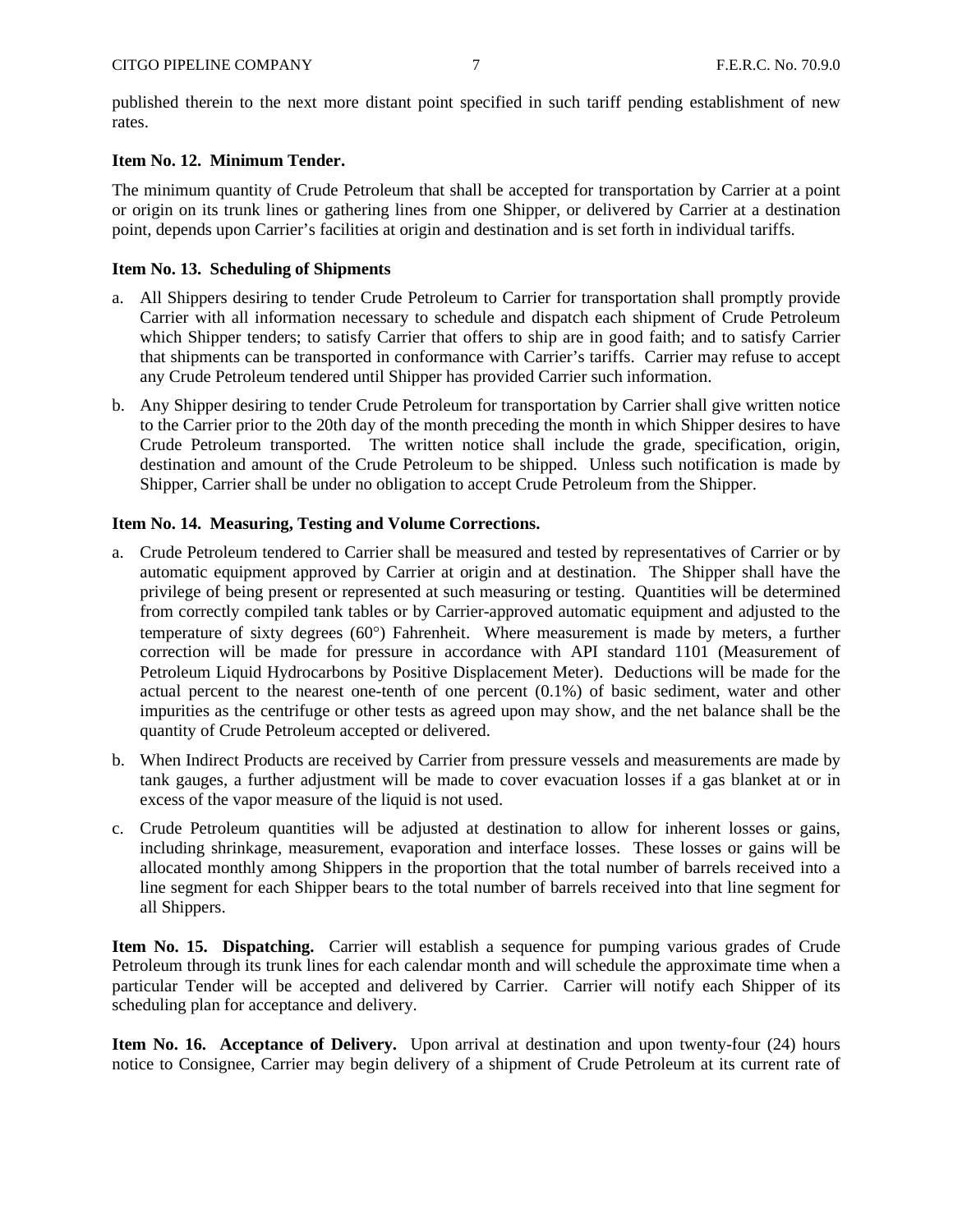pumping. If Consignee cannot accommodate said Crude Petroleum, then Carrier may store, sell at public auction or otherwise dispose of the Crude Petroleum in accordance with Item 19.

**Item No. 17. Diversion.** A change in destination or routing will be permitted without additional charge, on written request from the Shipper, provided an applicable tariff is in effect for any requested destination or routing, and provided no backhaul is required, and provided that the proposed routing does not impair or impede the operation of the pipeline.

**Item No. 18. Proration.** When there shall be tendered to Carrier for transportation more Crude Petroleum than can be currently transported on a line segment, the transportation furnished by Carrier shall be equitably apportioned among all Shippers on that line segment in such a manner as to avoid discrimination among Shippers; provided, however, that in making such apportionment, no Tender shall be considered beyond the amount in which Shipper has ready for shipment within that calendar month. The details of Carrier's method of proration are contained in a document entitled *CITGO Pipeline Company Proration Policy* dated January 1, 2019, a copy of which will be made available, upon request, to any Shipper or prospective Shipper and posted on the Carrier's internet site.

**Item No. 19. Payment for Transportation and Lien.** Shipper or Consignee shall pay the transportation, gathering, demurrage and all other charges applicable to the shipment and, if required in accordance with Item 7, shall prepay such charges, provide credit acceptable to Carrier, or furnish guaranty of payment satisfactory to Carrier. Carrier shall have a lien on all Crude Petroleum in its possession belonging to Shipper to secure the payment of all unpaid charges due from such Shipper and may withhold such Crude Petroleum from delivery until all of such unpaid charges shall have been paid. If said charges shall remain unpaid 30 days after the date set for payment in Carrier's invoice to Shipper, or, in the absence of unpaid charges, when there shall be a failure to take the Crude Petroleum at the point of destination, Carrier shall have the following options, in its sole discretion:

- a. Carrier may store Shipper's Crude Petroleum in its possession and charge Shipper the per diem storage rate provided in Item 8.b. until Shipper or Consignee pays all charges and/or takes delivery, whichever is applicable; or
- b. Carrier may sell Shipper's Crude Petroleum in its possession for cash at public auction at its office in Houston, Texas, on any day not a legal holiday, not less than 48 hours after publication of a notice in a daily newspaper in Houston, Texas, of the time and place of sale and the quantity of Crude Petroleum to be sold. Carrier may be a bidder and a purchaser at such sale. From the sale proceeds, Carrier may pay itself all charges, expense of notice and sale, and storage and maintenance costs, and the balance shall be held for whosoever may be entitled thereto: or
- c. In circumstances in which Carrier has no storage facilities or other means of holding and maintaining Shipper's Crude Petroleum, and inability to deliver the Crude Petroleum will cause a shutdown of a line segment of Carrier's transportation facilities, Carrier may, without notice but in the most commercially reasonable manner as is possible under the circumstances, dispose of Shipper's Crude Petroleum. If such disposal shall result in proceeds after payment of Carrier's charges and expenses, proceeds shall be held for whosoever may be entitled thereto. If such disposal does not result in proceeds, Shipper and Consignee shall remain liable for all charges due to Carrier and expenses incurred by Carrier.

**Item No. 20. Liability of Carrier.** Carrier shall not be liable for any loss of Crude Petroleum or damage to or delay or misdelivery of Crude Petroleum while in the possession of Carrier if caused by Act of God, the public enemy, quarantine, hurricane, loss of electric power, integrity maintenance of pipeline, freeze event, authority of law, strikes, riots, act or default of Shipper or Consignee, requisition by an agency of